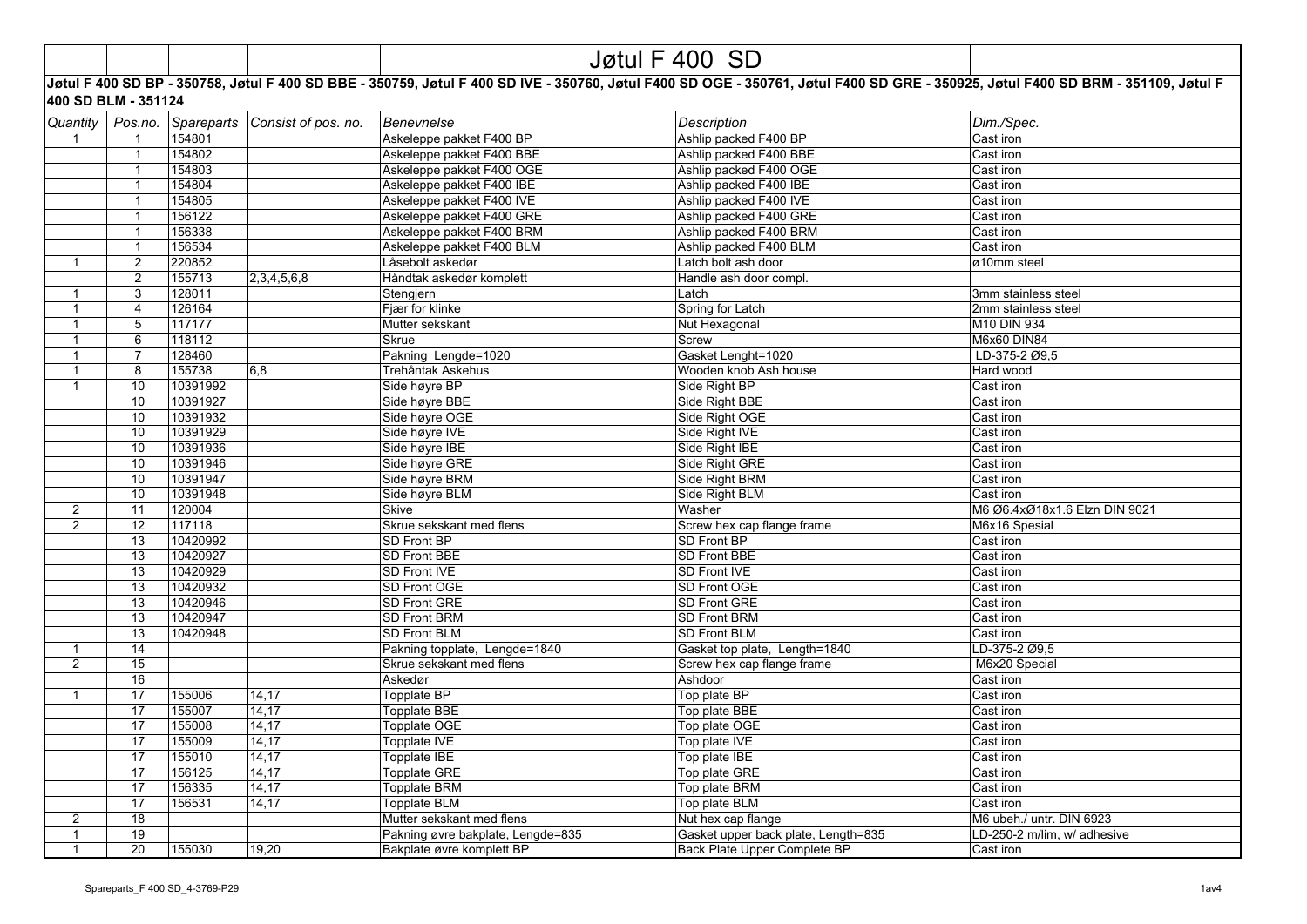|  | - -<br>1 <i>1</i> A L<br>. .<br>$\overline{v}$ |  |
|--|------------------------------------------------|--|
|  |                                                |  |

## **Jøtul F 400 SD BP - 350758, Jøtul F 400 SD BBE - 350759, Jøtul F 400 SD IVE - 350760, Jøtul F400 SD OGE - 350761, Jøtul F400 SD GRE - 350925, Jøtul F400 SD BRM - 351109, Jøtul F 400 SD BLM - 351124**

| Quantity       | Pos.no.         | Spareparts | Consist of pos. no. | Benevnelse                      | <b>Description</b>                   | Dim./Spec.          |
|----------------|-----------------|------------|---------------------|---------------------------------|--------------------------------------|---------------------|
|                | 20              | 155031     | 19,20               | Bakplate øvre komplett BBE      | <b>Back Plate Upper Complete BBE</b> | Cast iron           |
|                | 20              | 155032     | 19,20               | Bakplate øvre komplett OGE      | <b>Back Plate Upper Complete OGE</b> | Cast iron           |
|                | 20              | 155033     | 19,20               | Bakplate øvre komplett IVE      | Back Plate Upper Complete IVE        | Cast iron           |
|                | 20              | 155034     | 19,20               | Bakplate øvre komplett IBE      | Back Plate Upper Complete IBE        | Cast iron           |
|                | 20              | 156126     | 19,20               | Bakplate øvre komplett GRE      | Back Plate Upper Complete GRE        | Cast iron           |
|                | 20              | 156336     | 19,20               | Bakplate øvre komplett BRM      | <b>Back Plate Upper Complete BRM</b> | Cast iron           |
|                | 20              | 156532     | 19,20               | Bakplate øvre komplett BLM      | Back Plate Upper Complete BLM        | Cast iron           |
| $\mathbf{1}$   | 21              | 410783     |                     | Pakning, Lengde=930             | Gasket, Length=930                   | Cast iron           |
| $\overline{2}$ | 22              | 117120     |                     | Skrue sekskant selvgi           | Screw hex selftr                     | M6x16 Elzn DIN 7513 |
| $\mathbf{1}$   | 23              | 153776     | 22,23               | Røyktut komplett BP             | Smoke Outlet Complete BP             | Cast iron           |
|                | $\overline{23}$ | 153772     | 22,23               | Røyktut komplett BBE            | Smoke Outlet Complete BBE            | Cast iron           |
|                | $\overline{23}$ | 153774     | 22,23               | Røyktut komplett OGE            | Smoke Outlet Complete OGE            | Cast iron           |
|                | 23              | 153773     | 22,23               | Røyktut komplett IVE            | Smoke Outlet Complete IVE            | Cast iron           |
|                | $\overline{23}$ | 153775     | 22,23               | Røyktut komplett IBE            | Smoke Outlet Complete IBE            | Cast iron           |
|                | 23              | 156128     | 22,23               | Røyktut komplett GRE            | Smoke Outlet Complete GRE            | Cast iron           |
|                | 23              | 156326     | 22,23               | Røyktut komplett BRM            | Smoke Outlet Complete BRM            | Cast iron           |
|                | 23              | 156535     | 22,23               | Røyktut komplett BLM            | Smoke Outlet Complete BLM            | Cast iron           |
| 4              | 24              | 117833     |                     | Skrue maskin linseh poz sortkr. | Screw machine oval poz blackcr.      | Cast iron           |
| $\overline{2}$ | 25              | 117894     |                     | Nagle Gesipa                    | <b>Rivet Gesipa</b>                  | Ø4x12               |
| $\mathbf{1}$   | 26              | 155011     | 24, 25, 26          | Bakplate nedre komplett BP      | <b>Back Plate Lower Complete BP</b>  | Cast iron           |
| $\overline{1}$ | 26              | 155026     | 24, 25, 26          | Bakplate nedre komplett BBE     | <b>Back Plate Lower Complete BBE</b> | Cast iron           |
| $\mathbf{1}$   | 26              | 155027     | 24, 25, 26          | Bakplate nedre komplett OGE     | Back Plate Lower Complete OGE        | Cast iron           |
| $\mathbf{1}$   | 26              | 155028     | 24, 25, 26          | Bakplate nedre komplett IVE     | <b>Back Plate Lower Complete IVE</b> | Cast iron           |
| $\mathbf{1}$   | $\overline{26}$ | 155029     | 24, 25, 26          | Bakplate nedre komplett IBE     | Back Plate Lower Complete IBE        | Cast iron           |
| $\mathbf{1}$   | $\overline{26}$ | 156127     | 24, 25, 26          | Bakplate nedre komplett GRE     | <b>Back Plate Lower Complete GRE</b> | Cast iron           |
| $\mathbf{1}$   | 26              | 156337     | 24, 25, 26          | Bakplate nedre komplett BRM     | Back Plate Lower Complete BRM        | Cast iron           |
| $\overline{1}$ | 26              | 156533     | 24, 25, 26          | Bakplate nedre komplett BLM     | <b>Back Plate Lower Complete BLM</b> | Cast iron           |
|                | 28              | 10391892   |                     | Side venstre BP                 | Side Left BP                         | Cast iron           |
|                | 28              | 10391827   |                     | Side venstre BBE                | Side Left BBE                        | Cast iron           |
|                | 28              | 10391832   |                     | Side venstre OGE                | Side Left OGE                        | Cast iron           |
|                | $\overline{28}$ | 10391829   |                     | Side venstre IVE                | Side Left IVE                        | Cast iron           |
|                | 28              | 10391836   |                     | Side venstre IBE                | Side Left IBE                        | Cast iron           |
|                | 28              | 10391846   |                     | Side venstre GRE                | Side Left GRE                        | Cast iron           |
|                | 28              | 10391847   |                     | Side venstre BRM                | Side Left BRM                        | Cast iron           |
|                | 28              | 10391848   |                     | Side venstre BLM                | Side Left BLM                        | Cast iron           |
| $\overline{4}$ | 29              | 10192592   |                     | Ben BP                          | Leg BP                               | Cast iron           |
|                | 29              | 10192527   |                     | Ben BBE                         | Leg BBE                              | Cast iron           |
|                | 29              | 10192532   |                     | Ben OGE                         | Leg OGE                              | Cast iron           |
|                | 29              | 10192529   |                     | Ben IVE                         | Leg IVE                              | Cast iron           |
|                | 29              | 10192536   |                     | Ben IBE                         | Leg IBE                              | Cast iron           |
|                | 29              | 10192546   |                     | <b>Ben GRE</b>                  | Leg GRE                              | Cast iron           |
|                | 29              | 10192547   |                     | <b>Ben BRM</b>                  | Leg BRM                              | Cast iron           |
|                | 29              | 10192548   |                     | Ben BLM                         | Leg BLM                              | Cast iron           |
| $\overline{4}$ | 30              | 117117     |                     | Skrue sekskant med flens        | Screw hex cap flange frame           | M6x20 Special       |
| $\overline{2}$ | 31              | 117818     |                     | Skrue sekskant                  | <b>Screw Hexagon</b>                 | M6x16 A4 DIN 933    |
| $\overline{1}$ | 32              | 10391492   |                     | Bunn øvre BP                    | <b>Bottom Upper BP</b>               | Cast iron           |
|                | 32              | 10391427   |                     | Bunn øvre BBE                   | <b>Bottom Upper BBE</b>              | Cast iron           |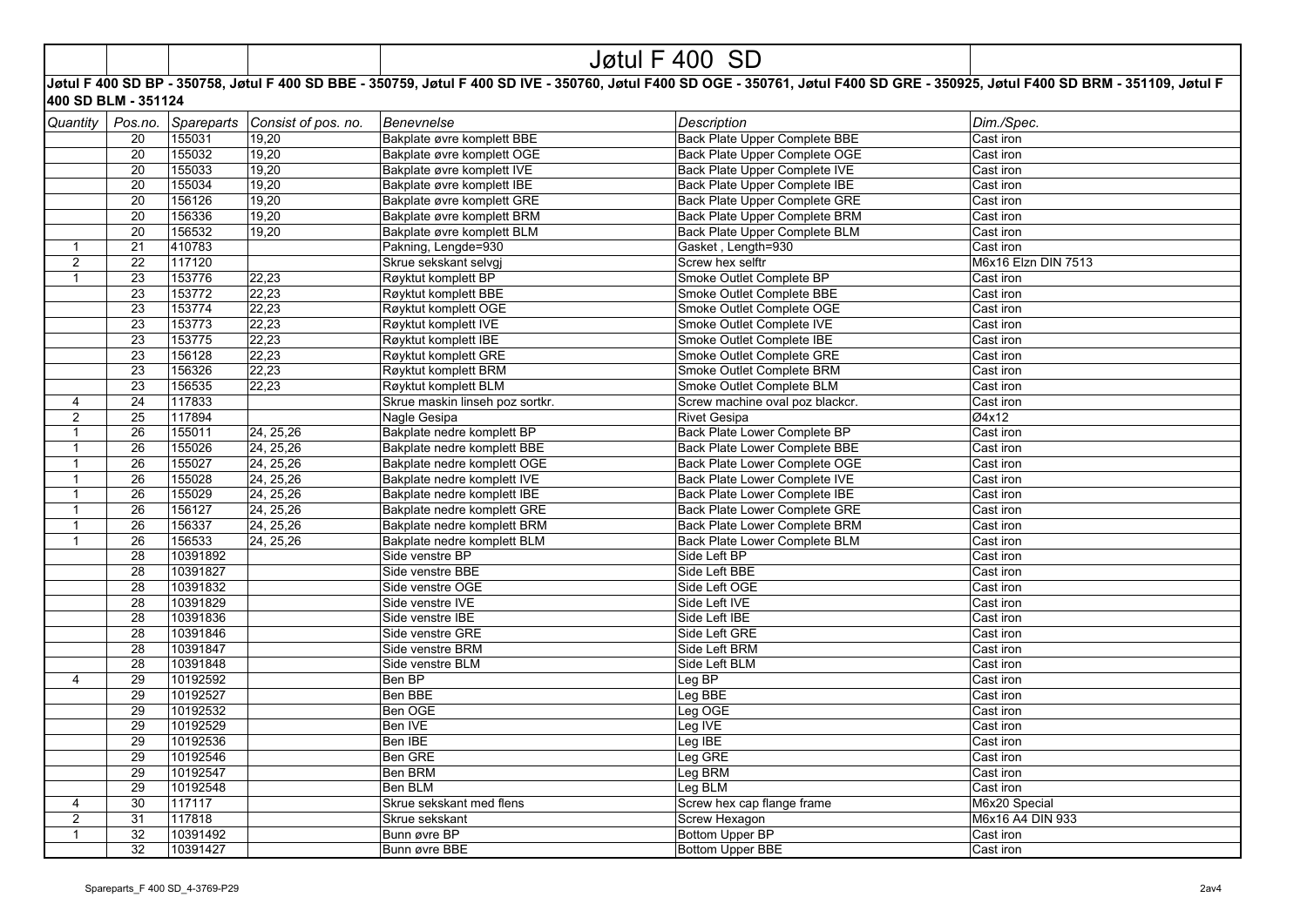|                              |                     |                      |                                 |                                    | Jøtul F 400 SD                    |                                                                                                                                                                                   |
|------------------------------|---------------------|----------------------|---------------------------------|------------------------------------|-----------------------------------|-----------------------------------------------------------------------------------------------------------------------------------------------------------------------------------|
|                              | 400 SD BLM - 351124 |                      |                                 |                                    |                                   | Jøtul F 400 SD BP - 350758, Jøtul F 400 SD BBE - 350759, Jøtul F 400 SD IVE - 350760, Jøtul F400 SD OGE - 350761, Jøtul F400 SD GRE - 350925, Jøtul F400 SD BRM - 351109, Jøtul F |
| Quantity                     | Pos.no.             | Spareparts           | Consist of pos. no.             | <b>Benevnelse</b>                  | <b>Description</b>                | Dim./Spec.                                                                                                                                                                        |
|                              | 32                  | 10391432             |                                 | Bunn øvre OGE                      | <b>Bottom Upper OGE</b>           | Cast iron                                                                                                                                                                         |
|                              | 32                  | 10391429             |                                 | Bunn øvre IVE                      | Bottom Upper IVE                  | Cast iron                                                                                                                                                                         |
|                              | 32                  | 10391436             |                                 | Bunn øvre IBE                      | <b>Bottom Upper IBE</b>           | Cast iron                                                                                                                                                                         |
|                              | 32                  | 10391446             |                                 | Bunn øvre GRE                      | <b>Bottom Upper GRE</b>           | Cast iron                                                                                                                                                                         |
|                              | 32                  | 10391447             |                                 | Bunn øvre BRM                      | <b>Bottom Upper BRM</b>           | Cast iron                                                                                                                                                                         |
|                              | 32                  | 10391448             |                                 | Bunn øvre BLM                      | <b>Bottom Upper BLM</b>           | Cast iron                                                                                                                                                                         |
| $\mathbf{1}$                 | 33                  |                      |                                 | Pakning for brennplate, Lengde=180 | Gasket for burn plate, Lenght=180 | WT-187x18,4 m/lim -w/adhesive                                                                                                                                                     |
|                              | 34                  | 154899               | 33,34                           | Brennplate høyre komplett          | Burn Plate Right Complete         | Cast iron + Gasket                                                                                                                                                                |
| $\mathbf{1}$                 | 35                  |                      |                                 | Luftkammer F400                    | Secondary Air Chamber             | 2mm Aludip steel plate                                                                                                                                                            |
| $\mathbf{1}$                 | 36                  |                      |                                 | Pakning, Lengde=1200               | Gasket, Lenght=1200               | LD-375-2                                                                                                                                                                          |
| $\mathbf{1}$                 | 37                  |                      |                                 | Pakning, Lengde=820                | Gasket, Lenght=820                | LD-250-2 m/lim-w/adhesive                                                                                                                                                         |
|                              | 38                  | 10421092             |                                 | Spylebrem F 400 SD                 | Air deflector F 400 SD            | Cast iron                                                                                                                                                                         |
|                              | 39                  | 155057               | 35, 39, 36, 37, 31, 40          | Luftkammer komplett F400           | Secondary Air Chamber Complete.   | 2mm aludip steel plate + cast iron                                                                                                                                                |
| $\mathbf{1}$                 | 40                  | 10408312             |                                 | Ledeplate                          | Baffle Plate II                   | Cast iron                                                                                                                                                                         |
| $\mathbf{1}$                 | 41                  | 117097               |                                 | Skrue sekskant                     | <b>Screw Hexagon</b>              | M6x50 Elzn DIN 558                                                                                                                                                                |
|                              | 42                  | 129884               |                                 | Skjermplate under, EU              | Heat Shield underneath, EU        | 0,9mm aluzn steel plate                                                                                                                                                           |
|                              | 43                  |                      |                                 |                                    |                                   |                                                                                                                                                                                   |
| $\mathbf{1}$<br>$\mathbf{1}$ |                     | 10393412<br>10411012 |                                 | Inspeksjonsluke USA                | Inspection cover F400 USA         | Cast iron<br>Cast iron                                                                                                                                                            |
|                              | 43                  |                      |                                 | Inspeksjonsluke F400 EU            | Inspection cover F400 EU          |                                                                                                                                                                                   |
| $\mathbf{1}$                 | 44                  | 10408112             |                                 | Brennplate bak                     | Burnplate back                    | Cast iron                                                                                                                                                                         |
| $\mathbf{3}$                 | 45                  | 129082               |                                 | Stein ildfast                      | <b>Brick Refractory</b>           | 230x115x32                                                                                                                                                                        |
| $\mathbf{1}$                 | 46                  | 10407112             |                                 | Fyrrist                            | <b>Fire Grate</b>                 | Cast iron                                                                                                                                                                         |
|                              | 47                  | 155000               | 33,34                           | Brennplate venstre kompett         | <b>Burn Plate Left Complete</b>   | Cast iron + gasket                                                                                                                                                                |
| 9                            | 48                  | 117874               |                                 | Skrue sekskant med flens           | Screw hex cap flange frame        | M8x16 DIN 6921                                                                                                                                                                    |
| $\overline{2}$               | 49                  | 117877               |                                 | Skrue sekskant med flens           | Screw hex cap flange frame        | M8x20 DIN 6921                                                                                                                                                                    |
| $\mathbf{1}$                 | 50                  | 10393118             |                                 | Bunn nedre                         | <b>Bottom Lower</b>               | Cast iron                                                                                                                                                                         |
| 2                            | 51                  | 117099               |                                 | Skrue sekskant med flens           | Screw hex cap flange frame        | M6x25 Spesial                                                                                                                                                                     |
| $\overline{1}$               | 52                  | 128408               |                                 | Hengselbolt for askedør            | Hinge Bolt for Ash Door           | ø8.0mmsteel                                                                                                                                                                       |
| $\mathbf{1}$                 | 53                  | 129636               |                                 | Askeskuff                          | Ash Pan                           | 0,9mm steel plate                                                                                                                                                                 |
| $\mathbf{1}$                 | 54                  |                      |                                 | Askehus                            | Ash house                         | Cast iron                                                                                                                                                                         |
|                              | 54                  | 155728               | 2, 3, 4, 5, 6, 7, 8, 16, 52, 74 | Askehus komplett BP                | Ash house complete BP             | Cast iron                                                                                                                                                                         |
|                              | 54                  | 155729               | 2, 3, 4, 5, 6, 7, 8, 16, 52, 74 | Askehus komplett BBE               | Ash house complete BBE            | Cast iron                                                                                                                                                                         |
|                              | 54                  | 155730               | 2, 3, 4, 5, 6, 7, 8, 16, 52, 74 | Askehus komplett OGE               | Ash house complete OGE            | Cast iron                                                                                                                                                                         |
|                              | 54                  | 155731               | 2, 3, 4, 5, 6, 7, 8, 16, 52, 74 | Askehus komplett IVE               | Ash house complete IVE            | Cast iron                                                                                                                                                                         |
|                              | 54                  | 156123               | 2, 3, 4, 5, 6, 7, 8, 16, 52, 74 | Askehus komplett GRE               | Ash house complete GRE            | Cast iron                                                                                                                                                                         |
|                              | 54                  | 156333               | 2, 3, 4, 5, 6, 7, 8, 16, 52, 74 | Askehus komplett BRM               | Ash house complete BRM            | Cast iron                                                                                                                                                                         |
|                              | 54                  | 156529               | 2, 3, 4, 5, 6, 7, 8, 16, 52, 74 | Askehus komplett BLM               | Ash house complete BLM            | Cast iron                                                                                                                                                                         |
| $\mathbf{1}$                 | 55                  | 10408212             |                                 | Sleideventil                       | <b>Sliding Vent</b>               | Cast iron                                                                                                                                                                         |
| $\mathbf{1}$                 | 56                  | 10393212             |                                 | Luftfordeler                       | <b>Air Divider</b>                | Cast iron                                                                                                                                                                         |
| 2                            | 57                  | 127075               |                                 | Nagle Ø6x33 Sort                   | Rivet Black crom.                 | ø6.0mm steel                                                                                                                                                                      |
| 2                            | 57                  | #REF!                |                                 | Nagle Ø6x33 Forniklet              | <b>Rivet Nickel plated</b>        | ø6,0mm steel                                                                                                                                                                      |
| $\mathbf{1}$                 | 58                  | 220105               |                                 | Hylse                              | Sleeve                            | Ø10,1x1,0 h=9,5                                                                                                                                                                   |
| $\mathbf{1}$                 | 59                  | 129647               |                                 | Hendel sleideventil                | Handle Air Setting                | ø5,0mm steel                                                                                                                                                                      |
|                              | 60                  | 221501               |                                 | Glasslist U-profil                 | U-Channel                         | 0,7mm stainless steel                                                                                                                                                             |
|                              | 61                  | 155488               | 62, 63, 64, 65, 67              | SD Dør kompl u glass BP            | Single door compl w/o glass BP    | Cast iron                                                                                                                                                                         |
|                              | 61                  | 155492               | 62, 63, 64, 65, 67              | SD Dør kompl u glass BBE           | Single door compl w/o glass BBE   | Cast iron                                                                                                                                                                         |
|                              | 61                  | 155495               | 62, 63, 64, 65, 67              | SD Dør kompl u glass IVE           | Single door compl w/o glass IVE   | Cast iron                                                                                                                                                                         |
|                              | 61                  | 155498               | 62, 63, 64, 65, 67              | SD Dør kompl u glass OGE           | Single door compl w/o glass OGE   | Cast iron                                                                                                                                                                         |